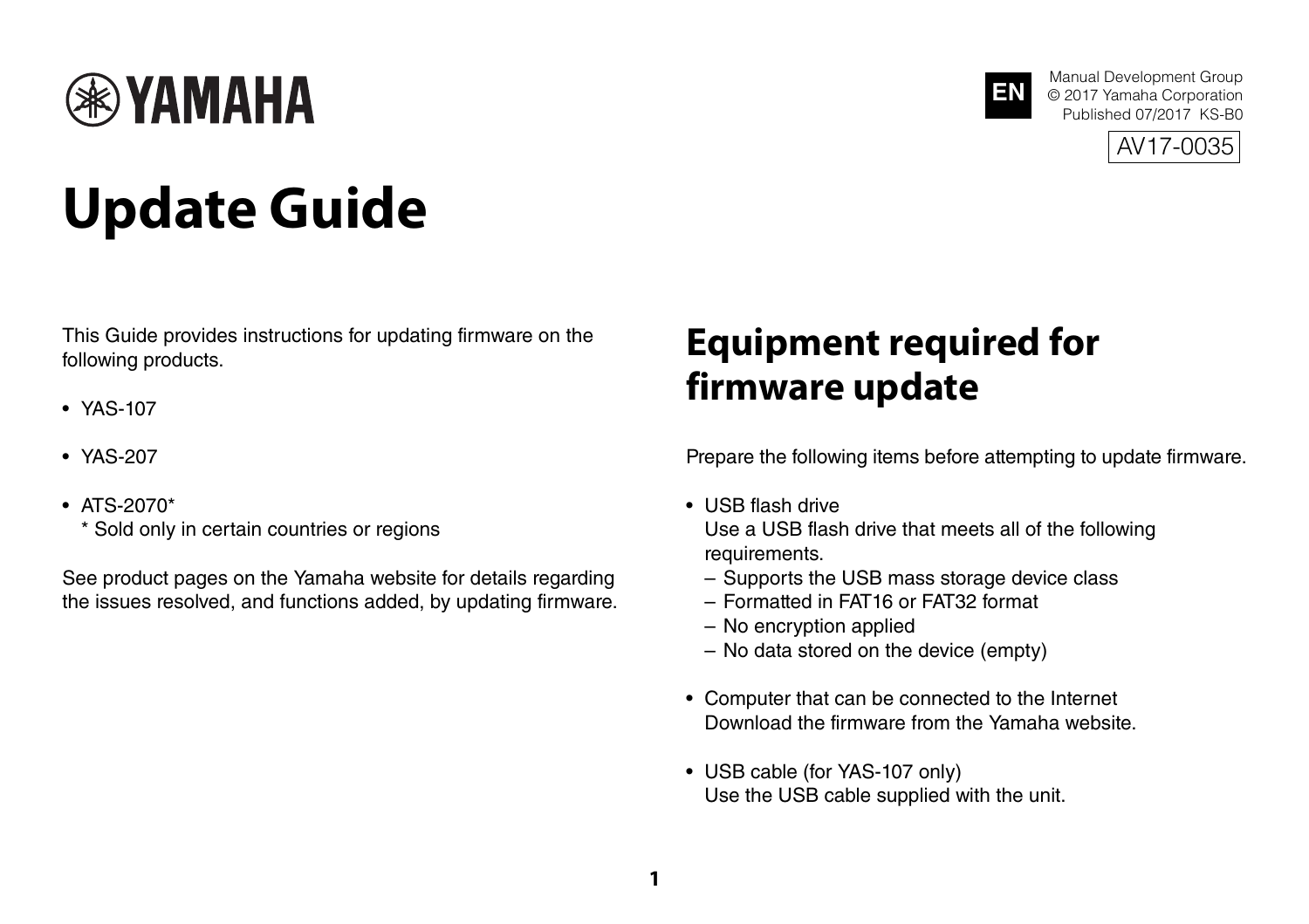### **Preparing the firmware**

#### **1 Download the latest version of firmware from the Yamaha website to a computer.**

See product pages on the Yamaha website for more information.

#### **2 Decompress the downloaded file and save the firmware data file to the USB flash drive.**

Be sure to save the firmware data file in the top folder (root folder) of the USB flash drive.

Do not change the file name when saving it. File names are as follows:

- YAS-107: YAS-107-xxxx.ybin
- YAS-207: YAS-207-xxxx.ybin
- ATS-2070: ATS-2070-xxxx.ybin

"xxxx" is a set of pre-determined alphanumeric characters.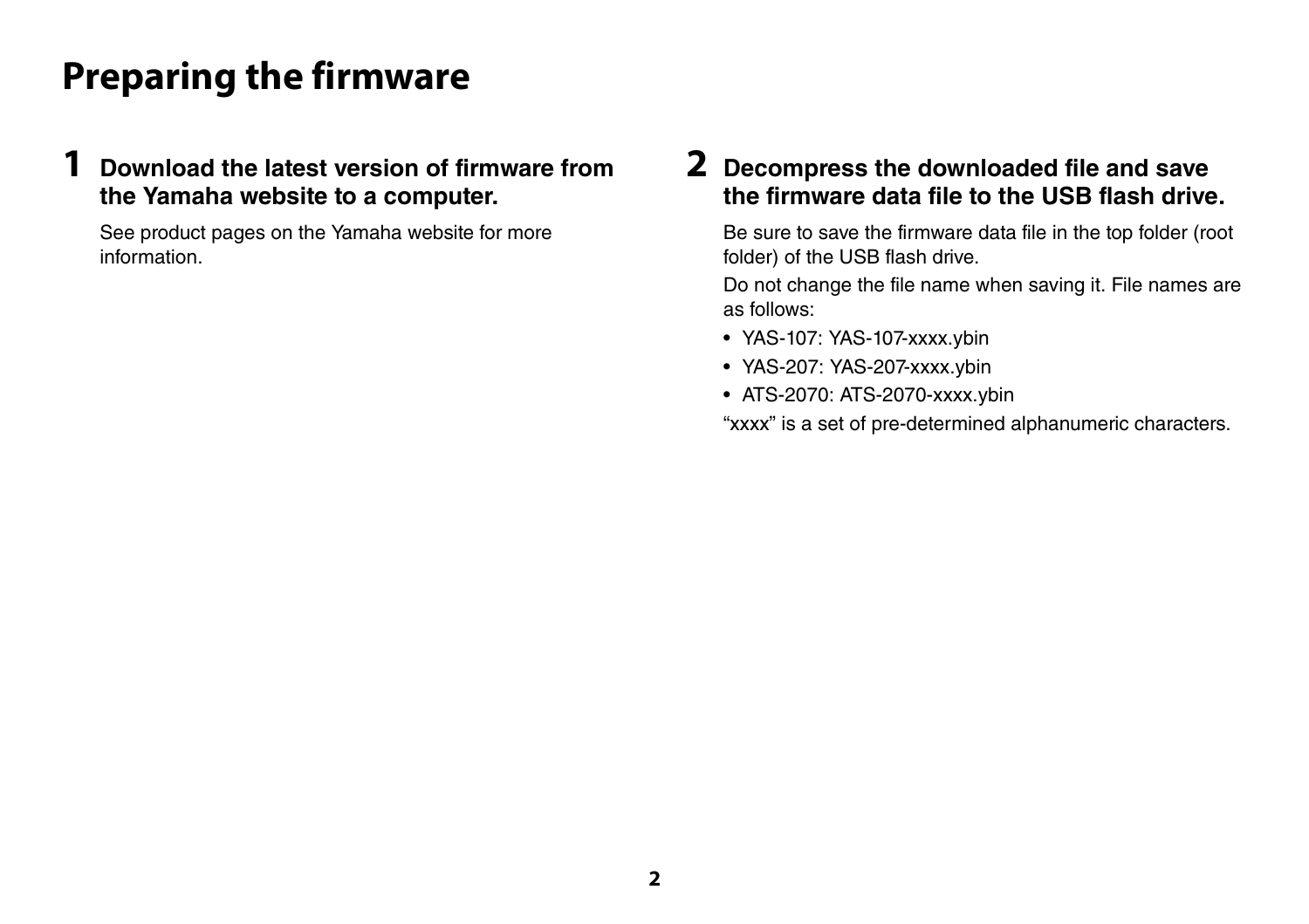## **Updating the unit's firmware**

#### **NOTICE**

Depending upon how the unit has been installed and the shape of the USB flash drive, connecting the USB flash drive to the unit may be difficult. If this is the case, disconnect any cables connected to the unit, and be sure that there is enough space around the unit to properly perform the update process.

- **1 Turn off the unit.**
- **2 Unplug the power cable from the AC wall outlet.**

**3 Connect the USB flash drive to the UPDATE ONLY jack on the unit.**

**YAS-107**





**4 Plug the power cable into an AC wall outlet.**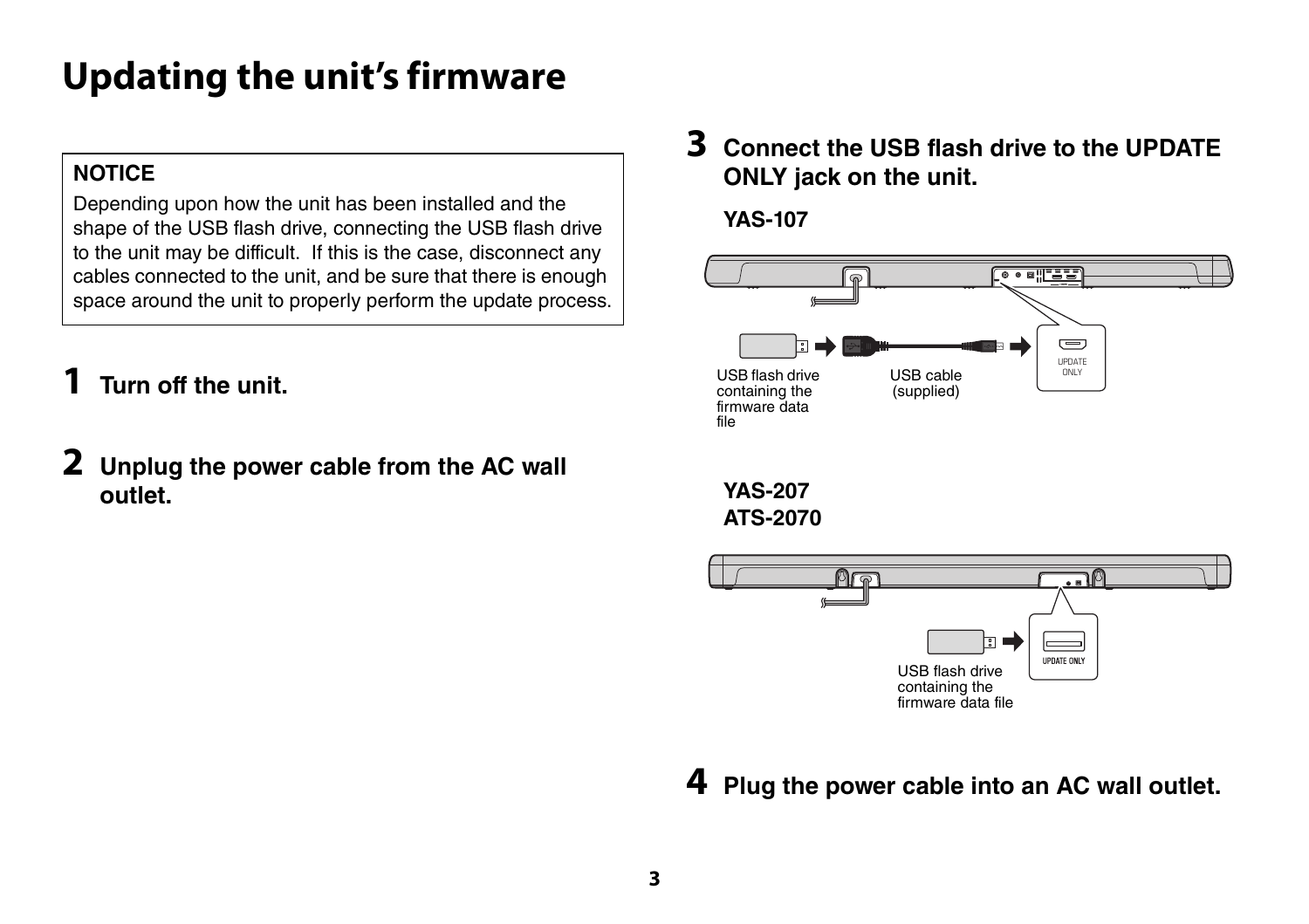**5** Touch and hold  $\blacklozenge$  and  $\triangle$  together for at **least 3 seconds.**

> 군 X ◀∭  $\mathcal{L}$

The firmware update begins. The indicators will glow as shown below while the firmware is being updated.



The indicators will flash as shown below when the firmware update has been successfully completed.



If indicators flash differently than shown above, or fail to glow or flash at all, see ["Troubleshooting](#page-5-0)" (p. [6](#page-5-0) and [7](#page-6-0)).

#### **NOTICE**

Do not unplug the power cable or disconnect the USB flash drive until the following procedures are completed.

#### **6** Touch  $\Diamond$  when the firmware update is **complete.**

The unit will turn off.

### **7 Disconnect the USB flash drive.**

The firmware update has been completed.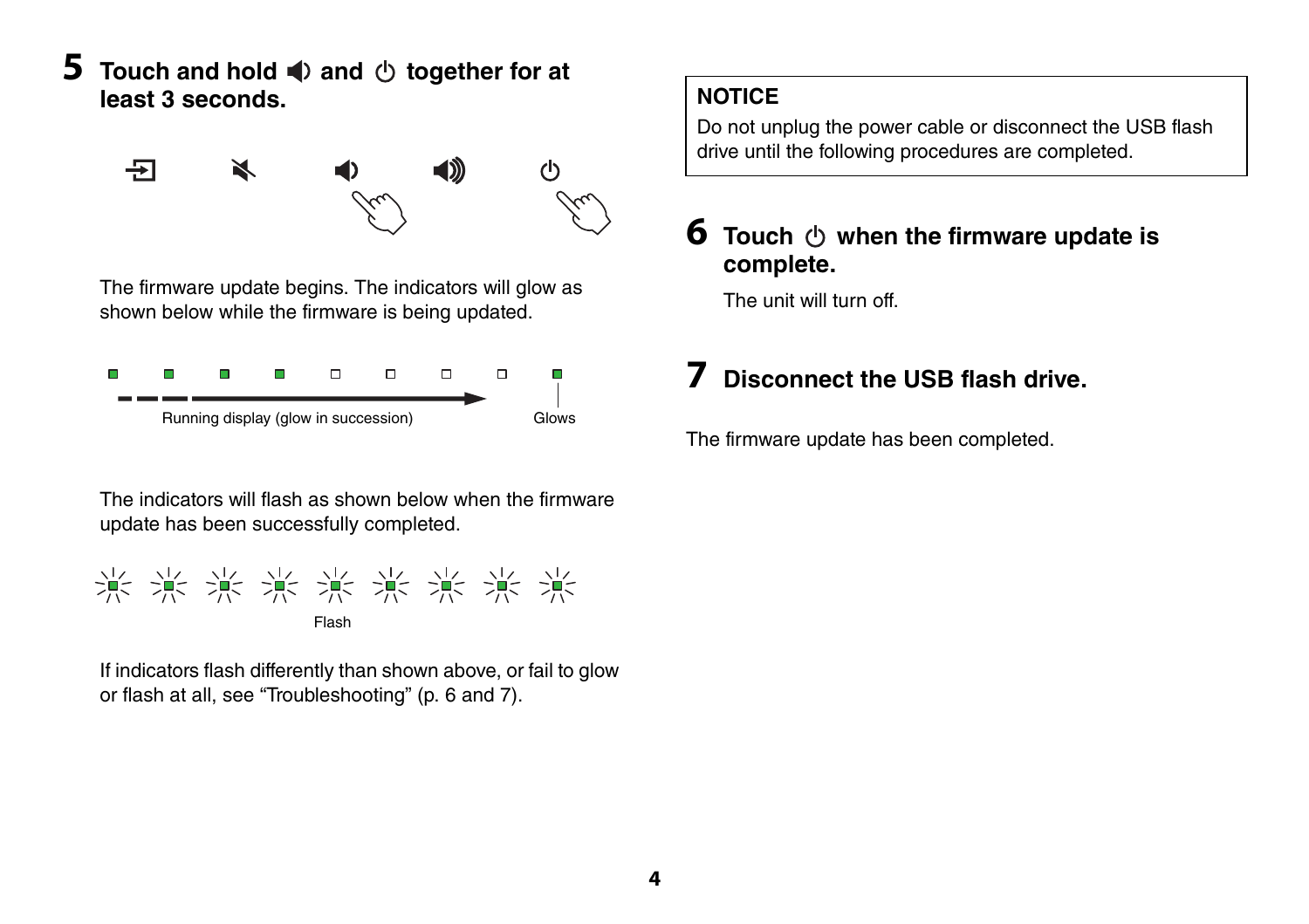## **3D surround playback**

This firmware update supplies the unit with the 3D surround playback function. When 3D surround is selected, DTS Virtual:X makes it possible to hear sound not only from horizontal directions, but also from varying heights.

- **Press the**  $\bigcirc$  **(power) key on the remote control to turn on the unit.**
- **2 Press the SURROUND key on the remote control to switch to 3D surround playback; the SURROUND indicator will glow blue.**

The unit switches between 3D surround playback and surround playback each time the SURROUND key is pressed.



Glows green: surround playback SURROUND

The input source will be played with 3D surround sound. See "Operations" in the Owner's Manual for more information.



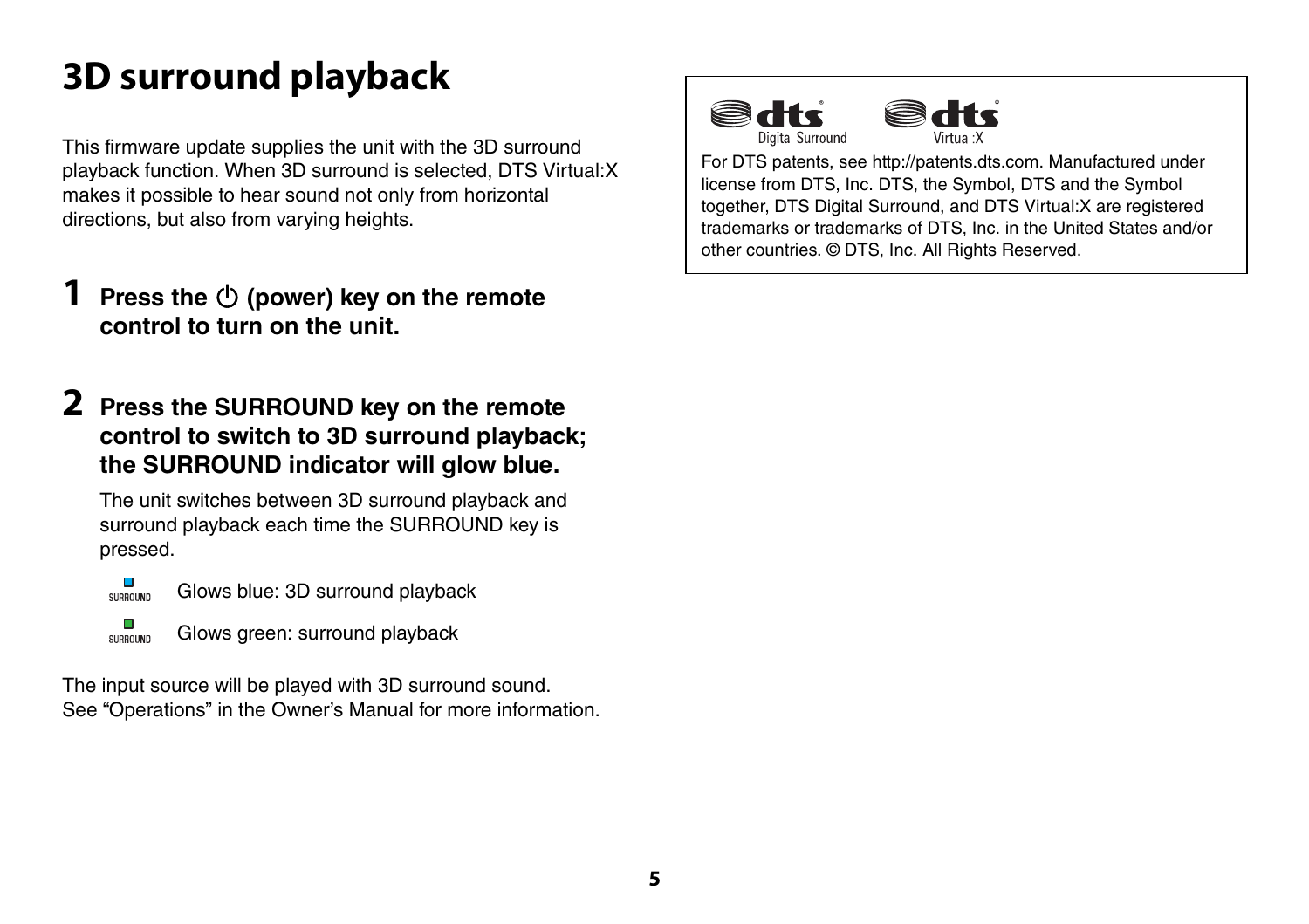### <span id="page-5-0"></span>**Troubleshooting**

If the firmware update fails, the indicators will flash as illustrated below. Confirm the problem and try updating the firmware again.

#### **Flashing (red) indicator**



| Cause                                                                | Remedy                                                                                                                                                      |
|----------------------------------------------------------------------|-------------------------------------------------------------------------------------------------------------------------------------------------------------|
| The USB flash<br>drive is not<br>connected to the<br>unit correctly. | 1. Terminate the update by touching $\circlearrowleft$ .<br>2. Connect the USB flash drive to the<br>unit correctly.<br>3. Try updating the firmware again. |

| Cause                                                                             | Remedy                                                                                                                                                                                                                                                                                                                                              |
|-----------------------------------------------------------------------------------|-----------------------------------------------------------------------------------------------------------------------------------------------------------------------------------------------------------------------------------------------------------------------------------------------------------------------------------------------------|
| The firmware data<br>file was not<br>properly saved to<br>the USB flash<br>drive. | 1. Terminate the update by touching $\mathcal{O}$ .<br>2. Disconnect the USB flash drive and<br>be sure that the firmware data file has<br>been saved as follows.<br>• The file name has not been<br>changed.<br>• The file is stored in the top folder<br>(root folder).<br>3. Connect the USB flash drive and try<br>updating the firmware again. |